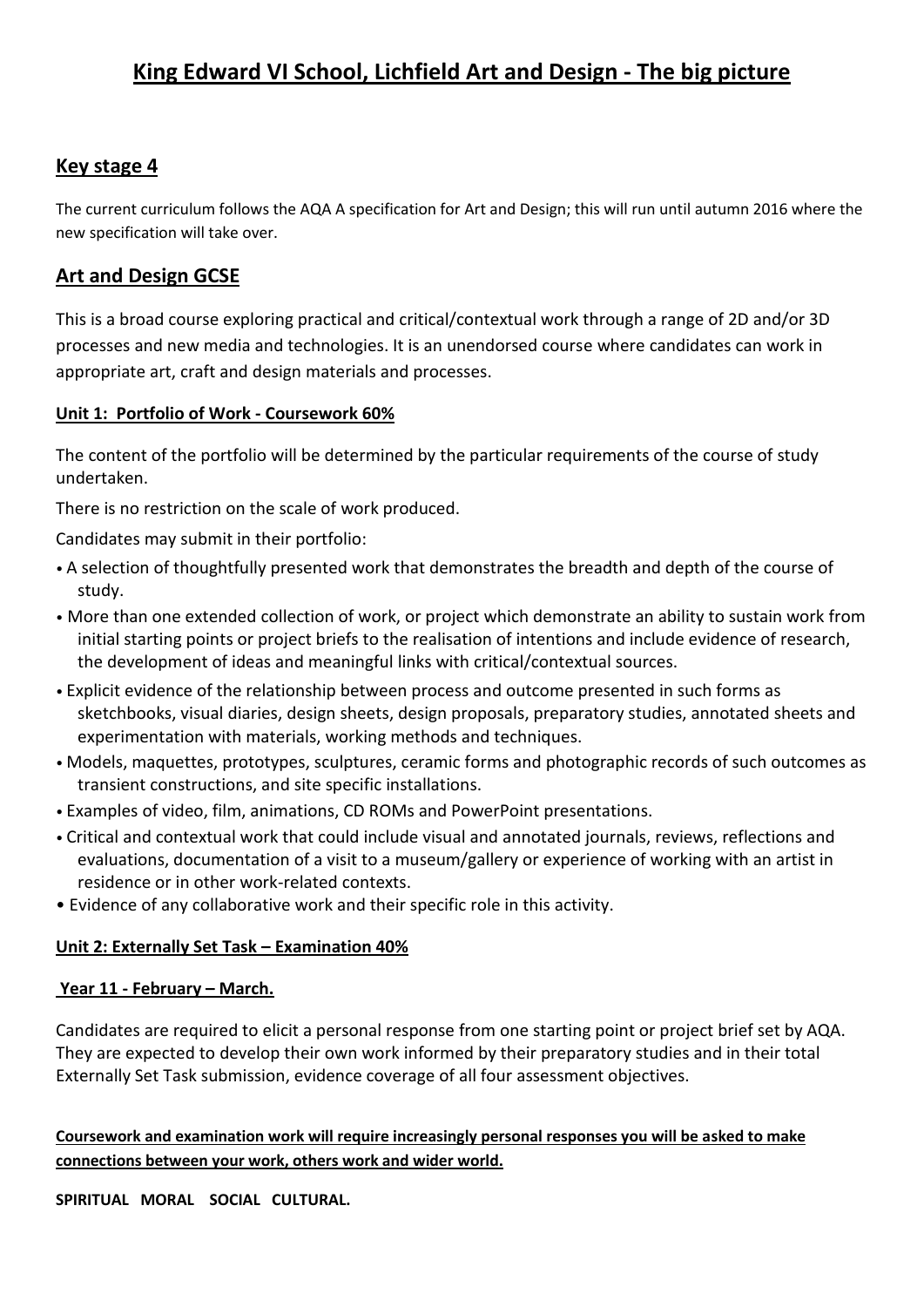#### **Assessment**

Students are assessed both summatively (End of each completed assessment objective/piece of work) and also formatively using participation in lessons and homework. They are assessed against AQA mark criteria below.

At KS4 students undergo two mock examinations, one at the beginning of the summer term in April in year 10 and in year 11 at the start of the spring term in January. As the mocks are only 2hrs they don't fully reflect the 10hr real exam therefore we use them to practise the method of the exam and the starting of final pieces under controlled conditions.

#### **AQA ART AND DESIGN GCSE ASSESSMENT CRITERIA**

| M<br>ar<br>k    | <b>Assessment Objective 1</b>                                                                                                                                                                                                                                    | <b>Assessment Objective 2</b>                                                                                                                                                                                                                | <b>Assessment Objective 3</b>                                                                                                                                                                                                                                     | <b>Assessment Objective 4</b>                                                                                                                                                                                                                                                                                                                           |
|-----------------|------------------------------------------------------------------------------------------------------------------------------------------------------------------------------------------------------------------------------------------------------------------|----------------------------------------------------------------------------------------------------------------------------------------------------------------------------------------------------------------------------------------------|-------------------------------------------------------------------------------------------------------------------------------------------------------------------------------------------------------------------------------------------------------------------|---------------------------------------------------------------------------------------------------------------------------------------------------------------------------------------------------------------------------------------------------------------------------------------------------------------------------------------------------------|
|                 | Develop their ideas through<br>investigations informed by contextual<br>and other sources demonstrating<br>analytical and cultural understanding.<br><b>Candidates evidence:</b>                                                                                 | Refine their ideas through<br>experimenting and selecting<br>appropriate resources, media,<br>materials, techniques and<br>processes. Candidates evidence:                                                                                   | Record ideas, observations and<br>insights relevant to their intentions in<br>visual and/or other forms. Candidates<br>evidence:                                                                                                                                  | Present a personal, informed and<br>meaningful response demonstrating<br>analytical and critical understanding,<br>realising intentions and where<br>appropriate, making connections<br>between visual, written, oral or other<br>elements. Candidates evidence:                                                                                        |
| $\mathsf{o}\,$  | Work not worthy of any credit                                                                                                                                                                                                                                    | Work not worthy of any credit                                                                                                                                                                                                                | Work not worthy of any credit                                                                                                                                                                                                                                     | Work not worthy of any credit                                                                                                                                                                                                                                                                                                                           |
| $1 -$<br>4      | Minimal ability to develop ideas<br>through investigations informed by<br>contextual and other sources.<br>Minimal ability to demonstrate basic<br>analytical and cultural understanding.                                                                        | Minimal ability to refine their ideas<br>through experimenting and<br>selecting appropriate resources,<br>media, materials and techniques<br>and processes as their work<br>progresses.                                                      | Minimal ability to record ideas,<br>observations and insights relevant to<br>intentions in visual and/or other<br>forms.<br>Written communication to record<br>ideas, where appropriate, is at a very<br>basic level.                                             | Minimal ability to present a personal,<br>informed and meaningful response<br>when endeavouring to realise<br>intentions.<br>Minimal ability to demonstrate critical<br>understanding when attempting, where<br>appropriate, to make connections<br>between visual, written, oral or other<br>elements.                                                 |
| $5-$<br>$\bf 8$ | Some ability to develop ideas through<br>investigations informed by contextual<br>and other sources.<br>Limited ability to demonstrate<br>analytical and cultural understanding.                                                                                 | Some ability to refine ideas through<br>experimenting and selecting<br>appropriate resources, media,<br>materials, techniques and<br>processes as their work progresses.                                                                     | Some ability to record ideas,<br>observations and insights relevant to<br>intentions in visual and/or other<br>forms.<br>Written communication, to record<br>ideas, where appropriate, is at a<br>limited level.                                                  | Some ability to present a personal,<br>informed and meaningful response<br>when endeavouring to realise<br>intentions.<br>Limited ability to demonstrate critical<br>understanding when attempting, where<br>appropriate, to make connections<br>between visual, written, oral or other<br>elements.                                                    |
| 9-<br>12        | A generally consistent ability to<br>effectively develop ideas through<br>investigations informed by contextual<br>and other sources.<br>A generally consistent ability to<br>demonstrate analytical and cultural<br>understanding.                              | A generally consistent ability to<br>effectively refine ideas through<br>experimenting and selecting<br>appropriate resources, media,<br>materials, techniques and<br>processes as their work progresses.                                    | A generally consistent ability to<br>effectively record ideas, observations<br>and insights that are generally<br>relevant to intentions in visual and/or<br>other forms.<br>Written communication to record<br>ideas, where appropriate, is<br>reasonably clear. | A generally consistent ability to<br>effectively present a personal, informed<br>and meaningful response when realising<br>intentions.<br>A generally consistent ability to<br>demonstrate critical understanding and<br>where appropriate make connections<br>between visual, written, oral or other<br>elements.                                      |
| 13<br>16        | A consistent ability to effectively<br>develop and explore ideas through<br>investigations purposefully informed by<br>contextual and other sources.<br>A consistent ability to demonstrate<br>analytical and cultural understanding.                            | A consistent ability to thoughtfully<br>refine ideas through purposeful<br>experimentation and selection of<br>appropriate resources, media,<br>materials, techniques and<br>processes as their work progresses.                             | A consistent ability to skilfully record<br>ideas, observations and insights<br>relevant to intentions in visual and/or<br>other forms.<br>Written communication to record<br>ideas, where appropriate, is clear and<br>coherent.                                 | A consistent ability to competently<br>present a personal, informed and<br>meaningful response when realising<br>intentions.<br>A consistent ability to demonstrate<br>critical understanding and where<br>appropriate, make perceptive<br>connections between visual, written,<br>oral or other elements.                                              |
| 17<br>20        | A highly developed ability to effectively<br>develop and creatively explore ideas<br>through investigations informed by<br>contextual and other sources.<br>A confident and highly developed ability<br>to demonstrate analytical and cultural<br>understanding. | A highly developed ability to<br>thoughtfully refine ideas through<br>purposeful and discriminating<br>experimentation and selection of<br>appropriate resources, media,<br>materials, techniques and<br>processes as their work progresses. | A highly developed ability to fluently<br>and skilfully record ideas,<br>observations and insights relevant to<br>intentions in visual and/or other<br>forms.<br>Written communication to record<br>ideas, where appropriate, is fluent<br>and accurate.          | A highly developed ability to<br>competently present an imaginative,<br>personal, informed and meaningful<br>response when realising intentions.<br>A highly developed ability to<br>demonstrate critical understanding and<br>where appropriate, make perceptive<br>and discriminating connections between<br>visual, written, oral or other elements. |